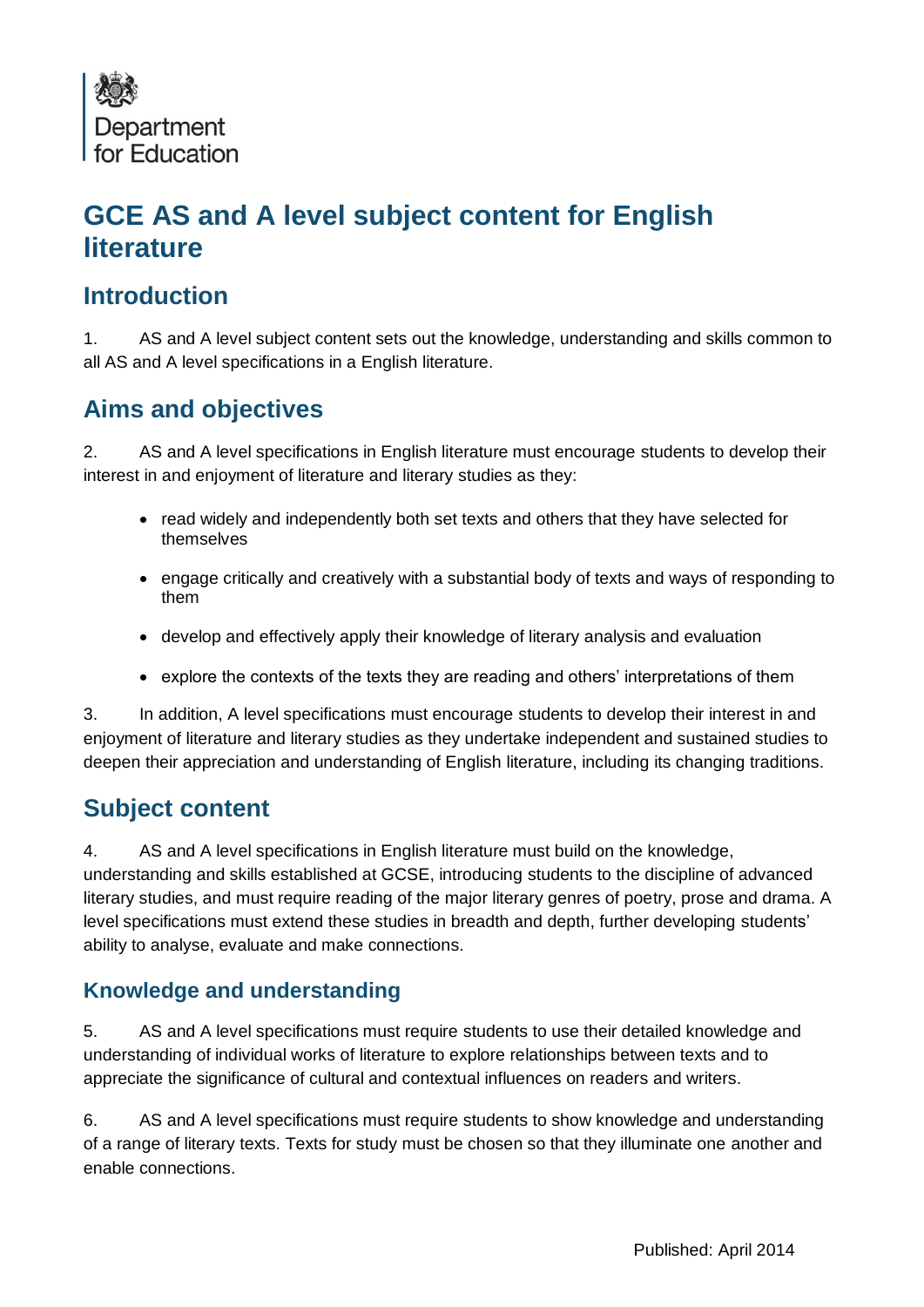7. A level specifications must include at least two examples of each of the genres of prose, poetry and drama across the course as a whole.

8. AS specifications must include at least one example of each of the genres of prose, poetry and drama across the course as a whole.

9. Specifications must contain clear principles for the review and updating of texts.

10. A level specifications must cover a minimum of eight texts. Students must experience a wide range of reading in poetry, prose and drama that must include all of the following:

- at least 3 texts published before 1900, including at least one play by Shakespeare
- at least one work first published or performed after 2000

11. AS specifications must cover a minimum of four texts that must include at least one text published before 1900.

12. A level specifications must also include a text which has not previously been named for study (an "unseen text").

13. Students' study may include texts in translation that have been influential and significant in the development of literature in English.

14. Specifications must ensure that students experience a wide range of literature of sufficient substance and quality to merit serious attention.

15. AS and A level specifications must require students to show knowledge and understanding of:

- ways in which writers shape meanings in texts
- ways in which individual texts are interpreted by different readers
- ways in which texts relate to one another and to the contexts in which they are written and read
- 16. A level specifications must also require students to show knowledge and understanding of:
	- ways in which texts are interpreted by different readers, including over time
	- ways in which texts relate to one another and to literary traditions, movements and genres
	- the significance of cultural and contextual influences on readers and writers

#### **Skills**

- 17. AS and A level specifications must require students to:
	- read texts in a variety of ways and respond critically and creatively
	- vary strategies for reading, including for detail, overview and gist depending on the texts being studied and purposes for reading them